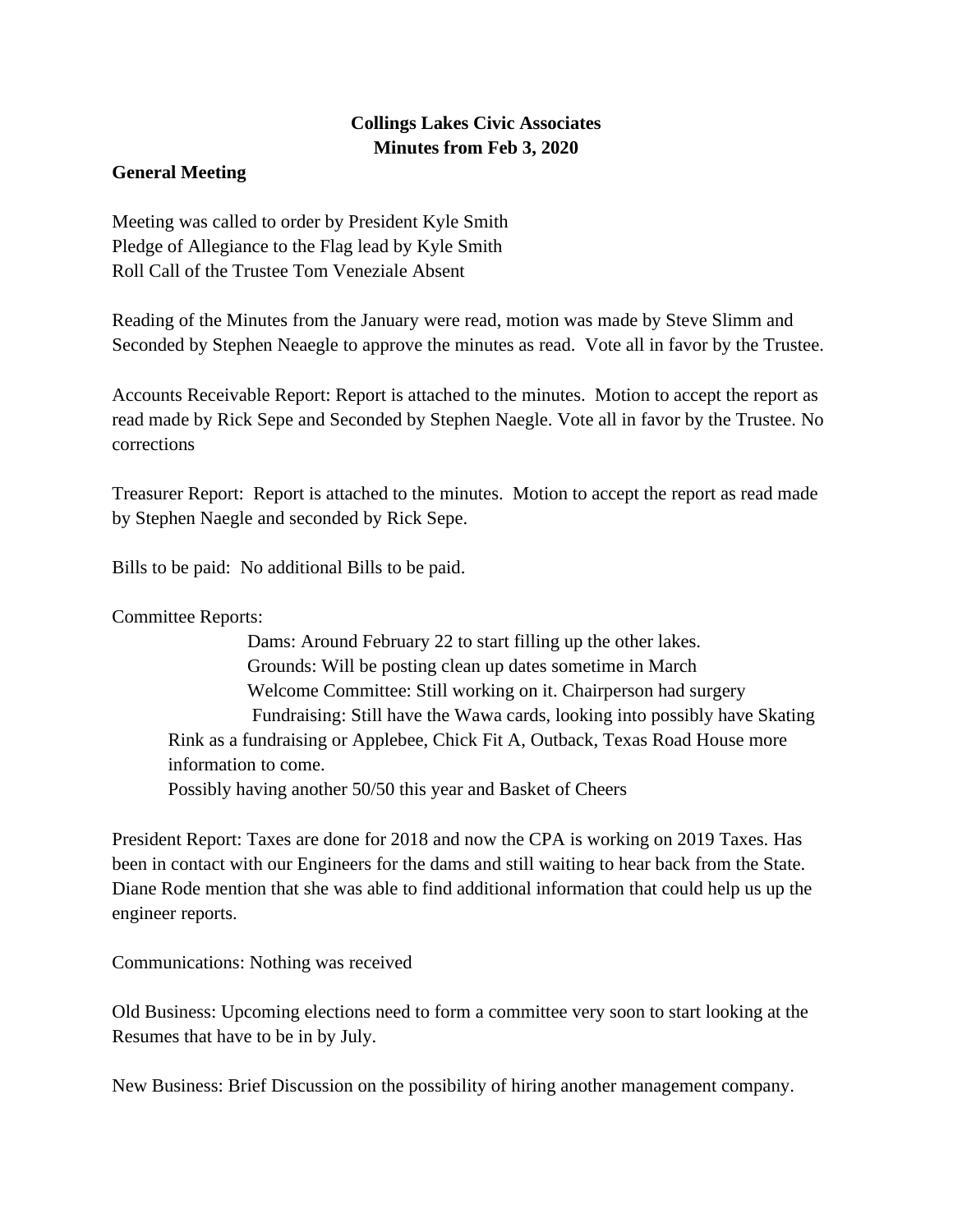Diane Rode asked about the management company in Galloway. We did meet with them once before. I would like to see us give them another try.

Rick Sepe made motions to allow the Treasury to purchase stamps up to the amount of \$400.00 per quarter anything after that the Treasury will need to get approval from the board. The motion was second by Donna Sutts. President asked for a roll call on the vote: K Smith, S Naegle, T Veneziale absent, D Rode, R Sepe, S Slimm, and D Sutts. All voted yes motion passed.

Trustee's Report:

Tom Veneziale absent.

Diane Rode: Resident calling Phone number should be homepage and on the

contact page.

Stephen Naegle Reported that Paypal has been turn of now. You can still pay via a check or credit card. Please see the treasury on payments.

> Steve Slimm: Give update on the current legal matters. Rick Sepe: Nothing to report Donna Sutts: Nothing to report

Open to the Floor for questions:

John Hehre wanted understand on how we are financing the Dams. Braddock should be paid with all the funds coming in from the residents and Cushman we are trying to get a loan. He also wanted to know why Cushman was being done first. President explain that Braddock has to be done first per the State.

No additional questions were asked by the membership.

Next meeting March 2, 2020 at 7pm at Folsom Boro Hall

Motion to Adjured 8:10pm

Report submitted by Rick Sepe Secretary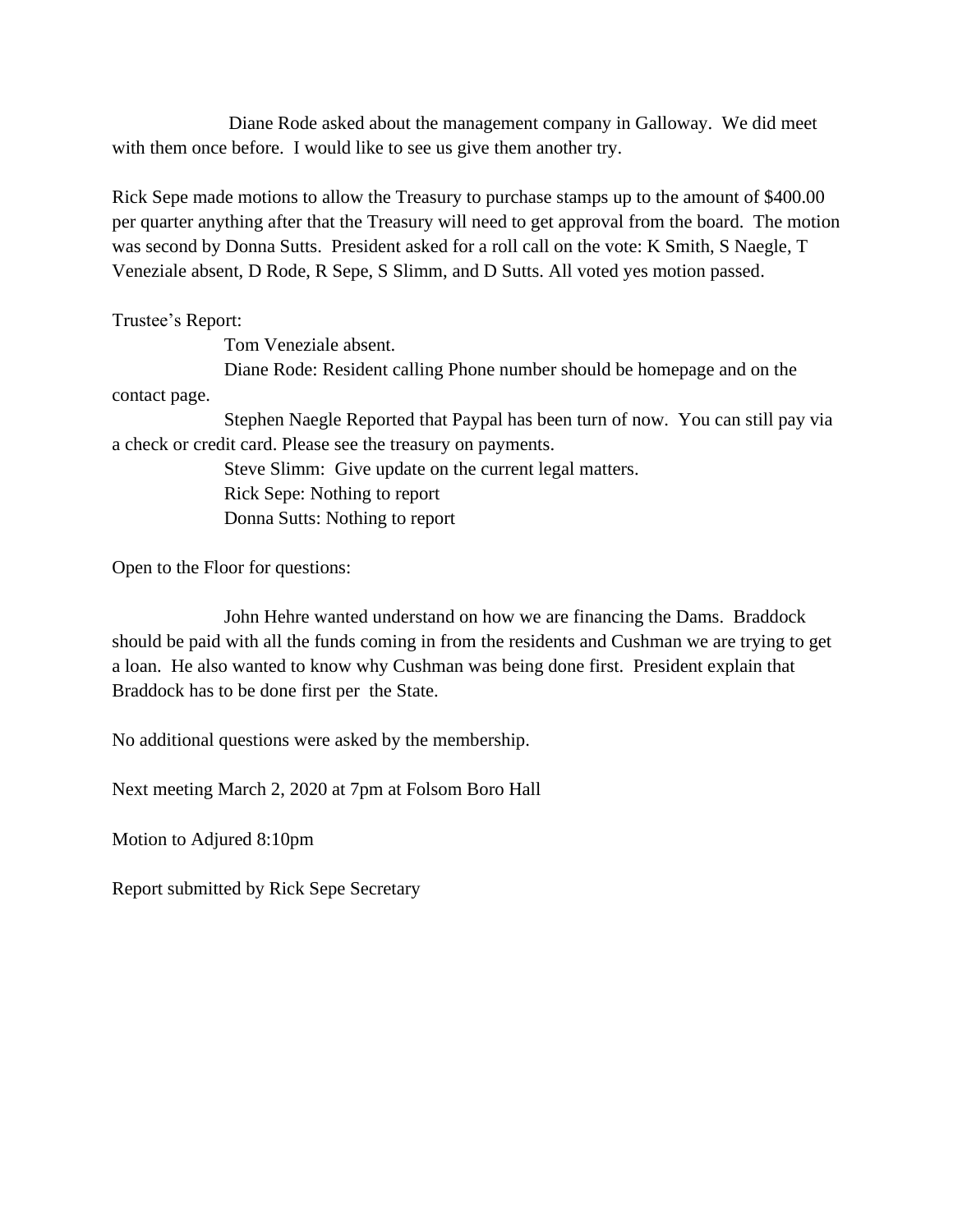| 8:10 PM<br>02/29/20<br><b>Cash Basis</b> | <b>Collings Lakes Civic Association</b><br>Profit & Loss<br>February 2020 |                       |  |  |  |  |  |
|------------------------------------------|---------------------------------------------------------------------------|-----------------------|--|--|--|--|--|
|                                          |                                                                           | Feb 20                |  |  |  |  |  |
|                                          | <b>Ordinary Income/Expense</b>                                            |                       |  |  |  |  |  |
|                                          | Income                                                                    |                       |  |  |  |  |  |
|                                          | 2020 SPECIAL ASSESSMENT                                                   | 3,633.69              |  |  |  |  |  |
|                                          | NEW RESIDENT SET UP FEE                                                   | 250.00                |  |  |  |  |  |
|                                          | PASTINGS<br><b>ASSOCIATION FEE</b>                                        | 2,132.12              |  |  |  |  |  |
|                                          | <b>TIER 2 ASSOCIATION FEE</b><br><b>TIER 3 ASSOCIATION FEE</b>            | 19,035.13<br>2.906.36 |  |  |  |  |  |
|                                          | <b>TIER 1 ASSOCIATION FEE</b>                                             | 5,036.86              |  |  |  |  |  |
|                                          | <b>TIER 1 DAM FEE</b>                                                     | 16,453.65             |  |  |  |  |  |
|                                          | TIER 2 DAM FEE                                                            | 59,102.99             |  |  |  |  |  |
|                                          | TIER 3 DAM FEE                                                            | 8.275.51              |  |  |  |  |  |
|                                          | <b>OTHER INCOME</b>                                                       |                       |  |  |  |  |  |
|                                          | <b>INTEREST INCOME</b>                                                    | 446.34                |  |  |  |  |  |
|                                          | <b>Total OTHER INCOME</b>                                                 | 446.34                |  |  |  |  |  |
|                                          | <b>Total Income</b>                                                       | 117,272.65            |  |  |  |  |  |
|                                          | <b>Net Ordinary Income</b>                                                | 117,272.65            |  |  |  |  |  |
|                                          | Net Income                                                                | 117,272.65            |  |  |  |  |  |
|                                          |                                                                           | 5640.45<br>圡          |  |  |  |  |  |
|                                          | Loute Fees<br>Legal Fees<br>$\overline{\phantom{0}}$                      | 2664.99               |  |  |  |  |  |
|                                          |                                                                           |                       |  |  |  |  |  |
|                                          |                                                                           | 25,578.09             |  |  |  |  |  |